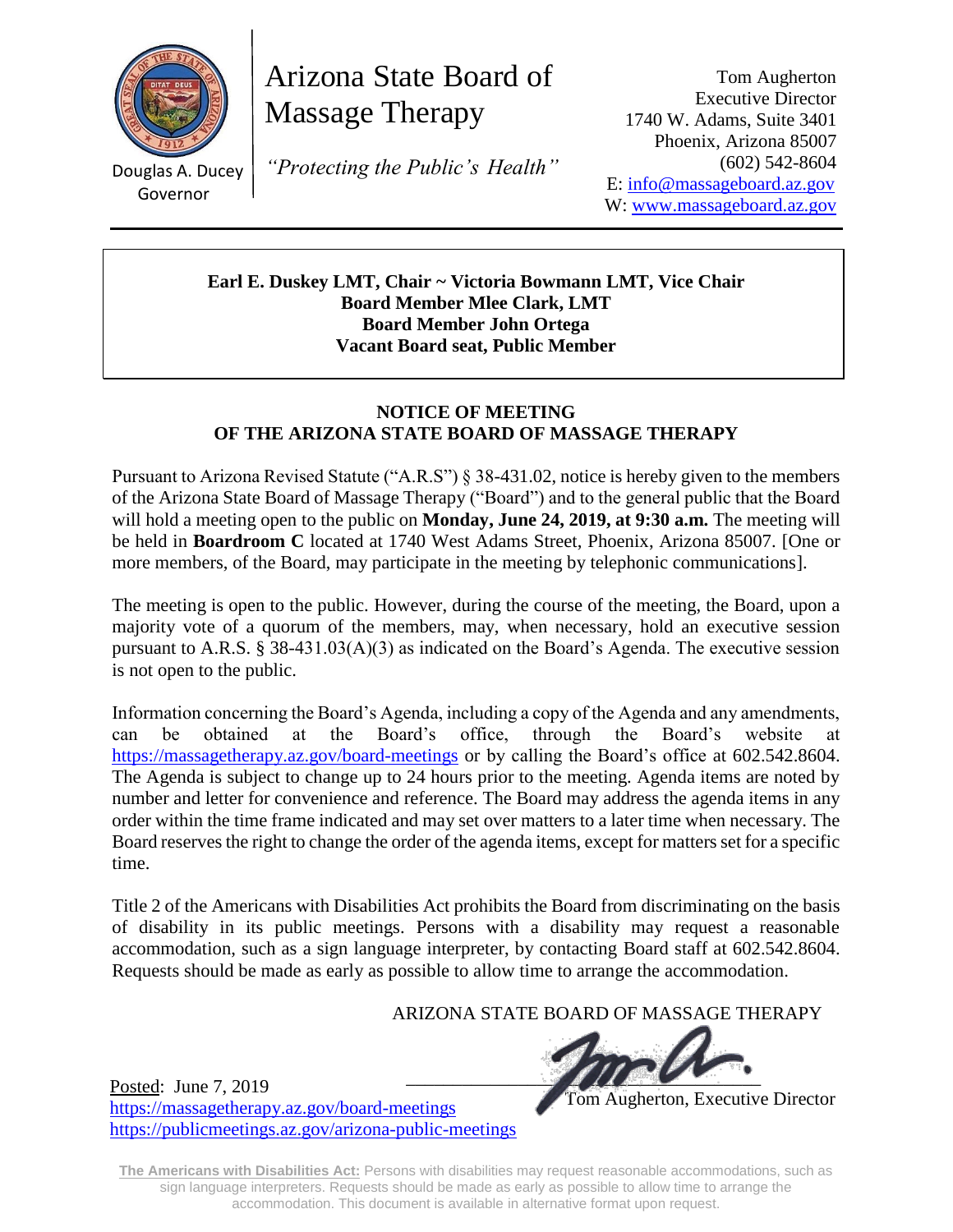

Governor

Arizona State Board of Massage Therapy

and the control Douglas A. Ducey  *"Protecting the Public's Health"*

Tom Augherton Executive Director 1740 W. Adams, Suite 3401 Phoenix, Arizona 85007 Office: (602) 542-8604 E: info@massageboard.az.gov W: www.massageboard.az.gov

**Industry Board Members Earl E. Duskey LMT, Chair ~ Victoria Bowmann LMT, Vice Chair; Mlee Clark, LMT Public Board Member John Ortega Vacant Public Board Member Arizona Assistant Attorney General Mr. Michael Raine** 

# **June 24, 2019 Board Meeting Agenda**

# **1740 W. Adams Street, Board Room #C, Phoenix, Arizona 85007**

**NOTE:** The Chair of the Arizona State Board of Massage reserves the right to change the order of items published on this agenda, except for public hearings set for a specific time.

During the Board meeting, and upon a vote of the majority of a quorum, the Board may go into Executive Session to obtain legal advice from the Board's attorney(s) pursuant to Arizona Revised Statute ("A.R.S.") § 38-431.03(A)(3) on any items listed on the agenda. All meeting attendees whose presence is not required in an executive session may remain in the board meeting room when the Board withdraws to chambers for an executive session. Any and all legal action will only take place in open session.

# **I. CALL TO ORDER, Chair**

# **II. ROLL CALL, Board staff**

## **III. CALL TO THE PUBLIC**

Pursuant to A.R.S. § 38-431.01(H), the Board may make an open call to the public during a public meeting, subject to reasonable time, place and manner restrictions, to allow individuals to address the public body on any issue within the jurisdiction of the public body. However, members of the Board are not allowed to discuss or take legal action on matters raised during an open call to the public unless the matters are properly noticed for discussion and legal action. The Board, however, may ask staff to review a matter or may ask that a matter be put on a future agenda. *(Information detailing the "Call to the Public" is provided for attendees at the rear of the Board room, as well as copies of the Board agenda).* 

**The Americans with Disabilities Act:** Persons with disabilities may request reasonable accommodations, such as sign language interpreters. Requests should be made as early as possible to allow time to arrange the accommodation. This document is available in alternative format upon request.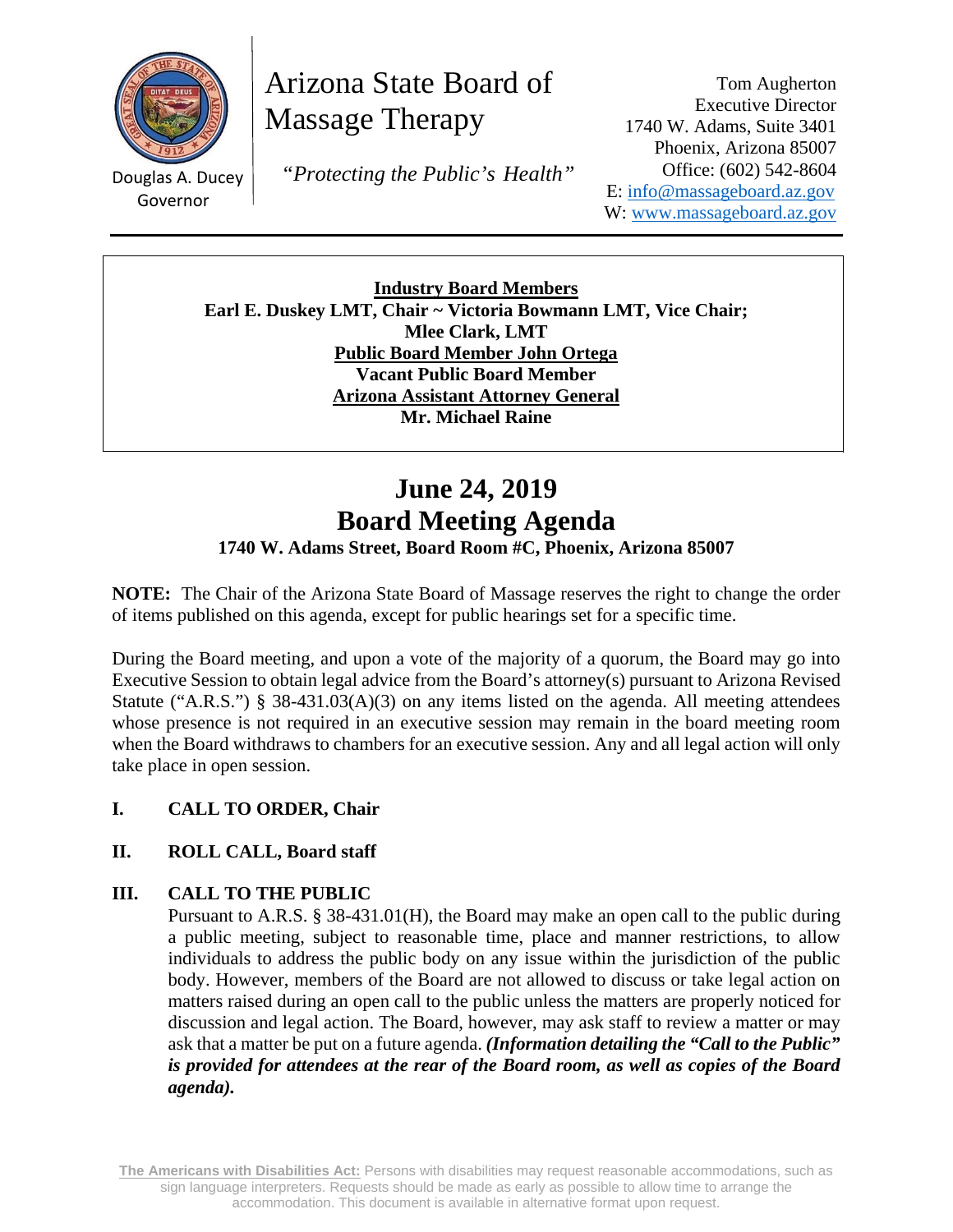#### **IV. DECLARATION OF CONFLICTS OF INTEREST – A.R.S. § 38-503**

### **V. REVIEW, DISCUSSION AND POSSIBLE ACTION ON BOARD MEETING MINUTES**

A. Discussion and approval of the Open Session Minutes from the May 20, 2019 board meeting.

## **VI. PRESENTATION ON TRADE SCHOOL CLOSURES, STUDENT TUITTION PROTECTION; BY MR. KEVIN LA MOUNTAIN, PRIVATE POST SECONDARY EDUCATION BOARD STAFF, (**https://ppse.az.gov).

#### **VII. ITEMS FOR BOARD REVIEW, DISCUSSION AND POSSIBLE ACTION**

Upon a vote of the majority of a quorum, the Board may go into executive session, pursuant to A.R.S. § 38-431.03(A)(2) to discuss or consider records exempt, by law, from public inspection, including the receipt and discussion of information or testimony that is specifically required to be maintained as confidential by state or federal law.

A. Formal Hearing(s)

Pursuant to A.R.S. § 32-4254, the Board will hold a formal hearing to review, discuss and take possible action for the following file(s): 1. File No. 19-138; Qu,Yong Liang

B. Formal Interview(s)

Pursuant to A.R.S. § 32-4254, the Board will hold a formal interview to review, discuss and take possible action for the following file(s):

1. File No. 19-163; Houseal, Gabriel

C. Investigation Review File(s)

Board to review, discuss and take possible action on investigation files.

- 1. File No. 19-154; Saganuma, Kailoa
- 2. File No. 19-166; DeGrandis, James
- 3. File No. 19-173; Calmese, Juvall
- D. Unlawful Use of the Massage Therapy Designation and/or Unlawful Practice Board to review and discuss the documents and materials received pursuant to A.R.S. §§ 32-4252 and 32-4255, and may vote to take action on the following matters:
	- 1. File No. 19-160; Dangerfield, Kristen
	- 2. File No. 19-161; Hinojosa, Meagan
- E. License Application(s) for Arizona Massage Therapy License(s) Board to review and discuss the license applications pursuant to A.R.S. §§ 32-4222

& 32-4223 and A.A.C. R4-15-201 & R4-15-203, and may vote to take action on the following applicants:

1. Duncan, Kristin